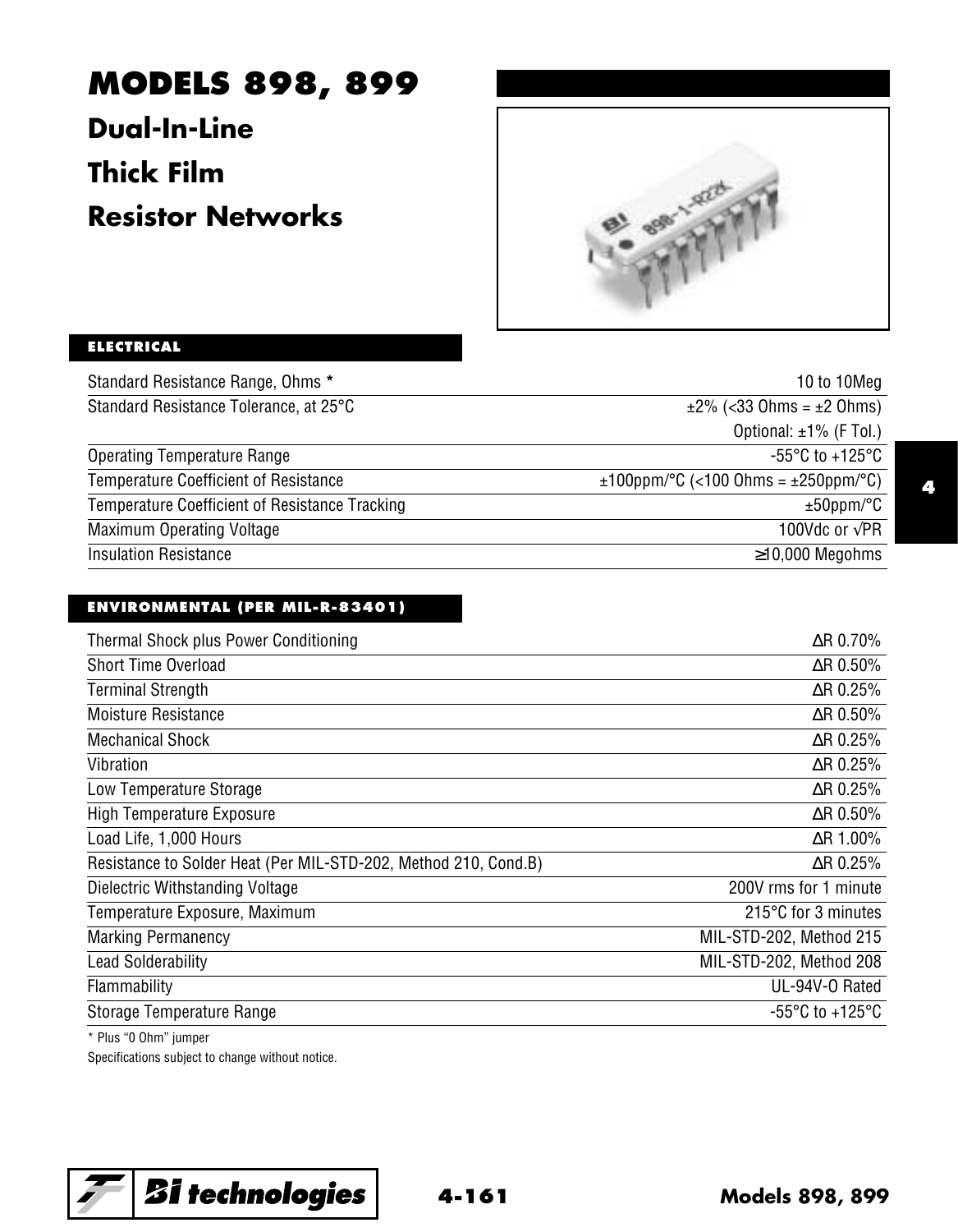# **MECHANICAL**

| Lead Material      | Copper Alloy, 60/40 Tin-Lead (Plating) |
|--------------------|----------------------------------------|
| Substrate Material | Alumina                                |
| Resistor Material  | Cermet                                 |

#### **APPLICABLE DOCUMENTS**

MIL-R-83401 — Resistor Networks, Fixed, Film, General Specifications

MIL-STD-105 — Sampling Procedures and Tables for Inspection by Attributes

MIL-STD-202 — Test Methods for Electronic and Electrical Component Parts

# **STANDARD RESISTANCE VALUES, OHMS**

| -3 Circuit (Isolated Resistors) & -1 Circuits (Bussed Resistors) |              |              |         |  |  |  |
|------------------------------------------------------------------|--------------|--------------|---------|--|--|--|
| 22                                                               | 390          | 5.6K         | 100K    |  |  |  |
| 27                                                               | 470          | 6.8K         | 120K    |  |  |  |
| 33                                                               | 510          | 8.2K         | 150K    |  |  |  |
| 39                                                               | 560          | 10K          | 180K    |  |  |  |
| 47                                                               | 680          | 12K          | 200K    |  |  |  |
| 51                                                               | 820          | 15K          | 220K    |  |  |  |
| 56                                                               | 1K           | 18K          | 270K    |  |  |  |
| 68                                                               | 1.2K         | 20K          | 330K    |  |  |  |
| 82                                                               | 1.5K         | 22K          | 390K    |  |  |  |
| 100                                                              | 1.8K         | 27K          | 470K    |  |  |  |
| 120                                                              | 2K           | 33K          | 510K    |  |  |  |
| 150                                                              | 2.2K         | 39K          | 560K    |  |  |  |
| 180                                                              | 2.7K         | 47K          | 680K    |  |  |  |
| 200                                                              | 3.3K         | 51K          | 820K    |  |  |  |
| 220                                                              | 3.9K         | 56K          | 1Meg    |  |  |  |
| 270                                                              | 4.7K         | 68K          |         |  |  |  |
| 330                                                              | 5.1K         | 82K          |         |  |  |  |
| -5 Circuit (Dual Terminators)                                    |              |              |         |  |  |  |
| <b>R1/R2</b>                                                     | <b>R1/R2</b> | <b>R1/R2</b> | R1/R2   |  |  |  |
| 180/390                                                          | 220/330      | 330/470      | 3K/6.2K |  |  |  |
| 220/270                                                          | 330/390      | 330/680      |         |  |  |  |

# **POWER DISSIPATION, WATTS AT 70°C**

| -Resistor (Per Circuit)— |         |      |      |      |  |
|--------------------------|---------|------|------|------|--|
| Model                    | Package | -1   | -3   | -5   |  |
| 898                      | 2.0     | .125 | .250 | .125 |  |
| 899                      | 1.8     | .125 | .250 | .125 |  |

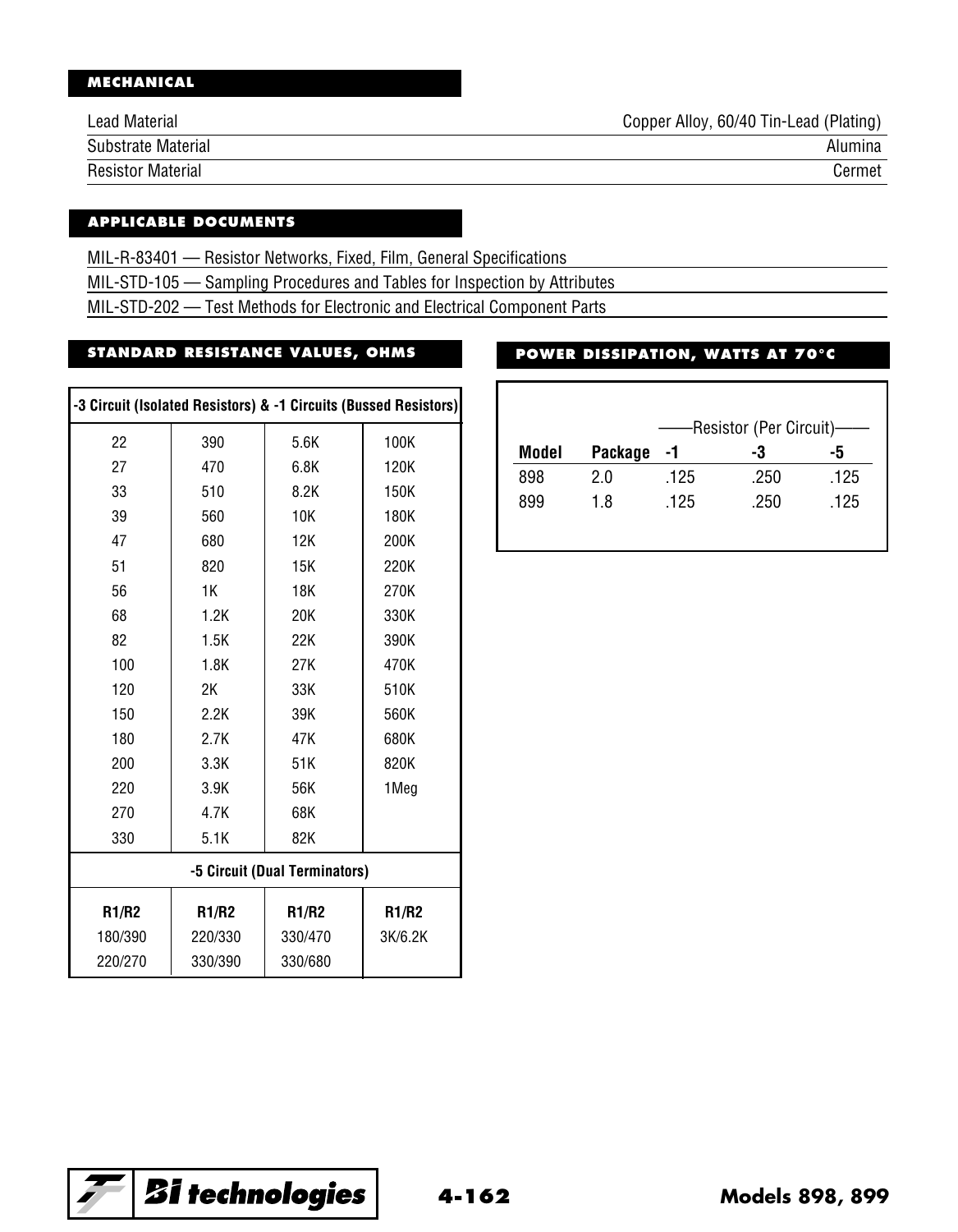#### **OUTLINE DIMENSIONS (Inch/mm)**



#### **SCHEMATICS**



#### **4**

*Bi* technologies